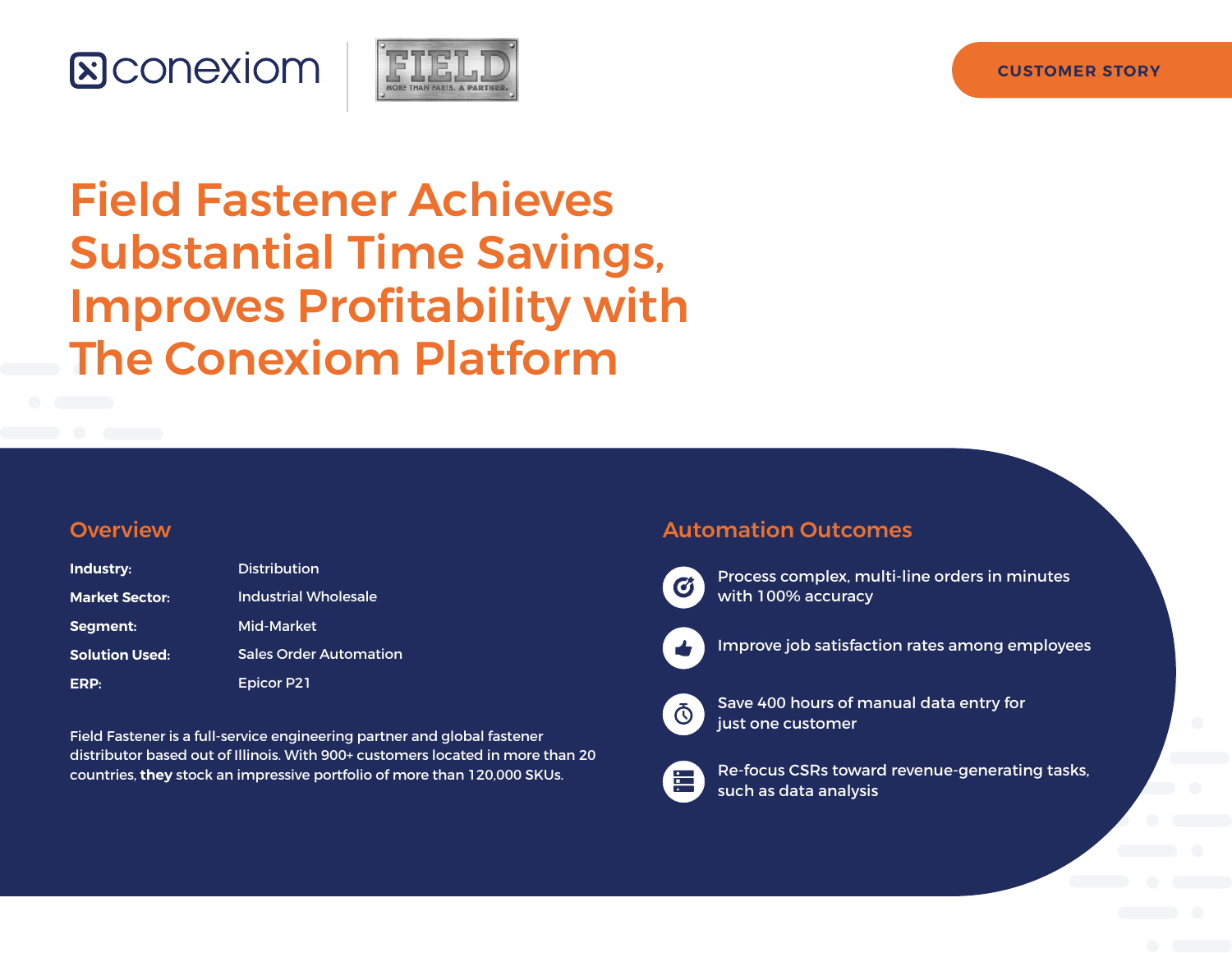## **E**CONEXIOM

# **Challenge**

Field Fastener earned a reputation for reducing customers' operating costs by creating efficiencies and increasing profitability. With annual revenues exceeding \$60 million and 19% YoY growth since 1990, Field Fastener looked to streamline and modernize their order processing with something that would complement their existing ERP system.

Field Fastener enlisted Conexiom to automate their ordering process and achieve these objectives:

#### REDUCE ERRORS FROM MANUAL ENTRY

For just their largest customer, Field Fastener processed 11,000+ orders with 12,000+ line items each year. Compounded with thousands of other orders, this output level strained the resources available to manually key in each order. It also significantly increased the opportunity for human error.

#### GAIN SUBSTANTIAL TIME SAVINGS

Allowing customers to order from Field Fastener in various ways, such as email, phone, or fax, created the challenge of dual entry. Different order types led to customer service representatives (CSRs) manually entering purchase orders as sales orders in the Epicor P21 ERP system.

In fact, one customer with an extremely high volume of orders asked Field to use their online portal to download, confirm, and place orders, which meant that one person had to spend 3 hours a day manually re-keying. As this customer was growing at 20%, it could have quickly become a full-time job.

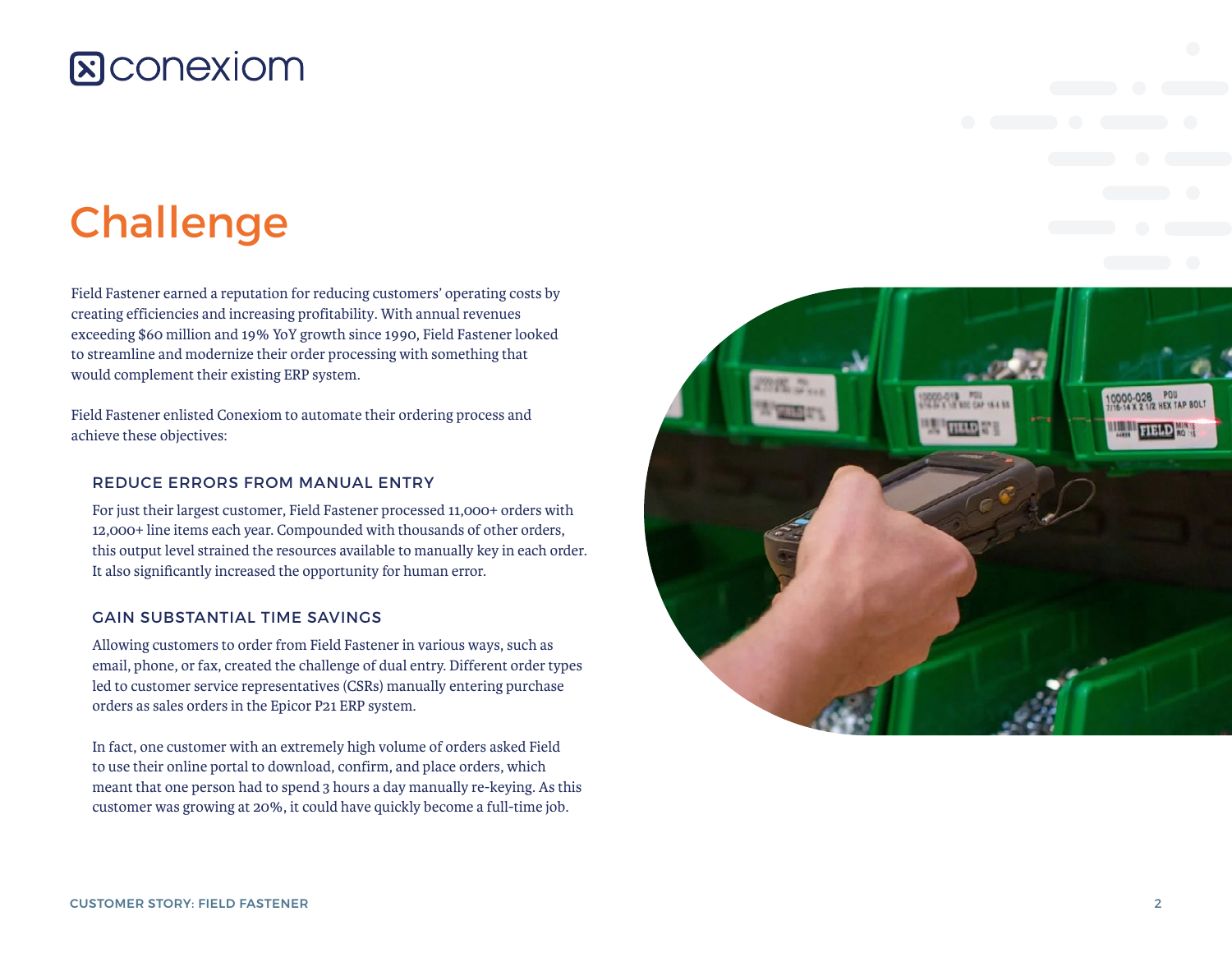## **&Conexiom**

# Solution

Field Fastener initially launched The Conexiom Platform with one division of their largest, most high-volume customer.

But why Conexiom? What sold the SaaS technology to Field Fastener was the promise of touchless automation with 100% data accuracy.

Conexiom accurately captures and transforms computer-generated purchase orders received via email, fax, and print into electronic sales orders. Mapping these customer orders directly to an ERP system solved the problem of manual entry and order accuracy.

"Delivering unparalleled business value, Conexiom has paid for itself many times over. It's one of the best projects we implemented."

DAVE GUSTAFSON DESKTOP SUPPORT AT FIELD FASTENER

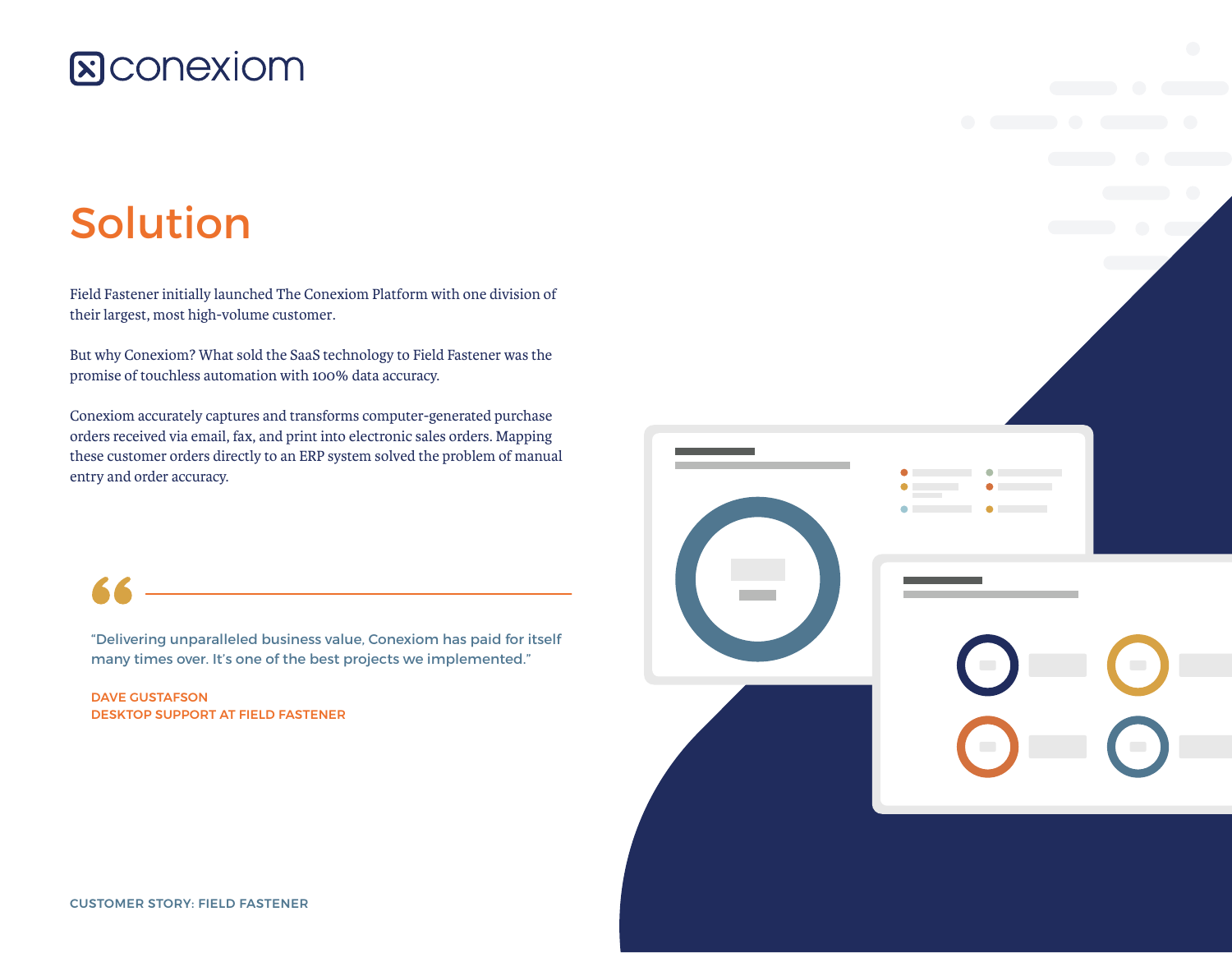## **E**CONEXIOM

## Business Outcomes

After implementing Conexiom, Field Fastener immediately saw the following results:

- Î **Complex, multi-line orders processed in minutes with 100% accuracy**
- Î **Level of job satisfaction skyrocketed among employees**
- **B** Savings of 400 hours for just one customer (annually)
- Î **CSRs can focus on revenue-generating tasks, such as data analysis**

"One of the great benefits of using Conexiom is that it doesn't rely on optical character recognition (OCR) to grab order information," relayed Olson. "This gave us the confidence to be sure our customers would see a decrease in order errors. Today, we have a 99.96% correct shipping rate."

"The ROI makes Conexiom one of the strongest offerings available," shared Gustafson. "Delivering unparalleled business value, the system has paid for itself many times over. It's one of the best projects we implemented."

Since introducing Conexiom into its business, the Fastener team continues to enroll more customers into the solution. "Conexiom is incredibly simple; it just works really well," shared Olson.